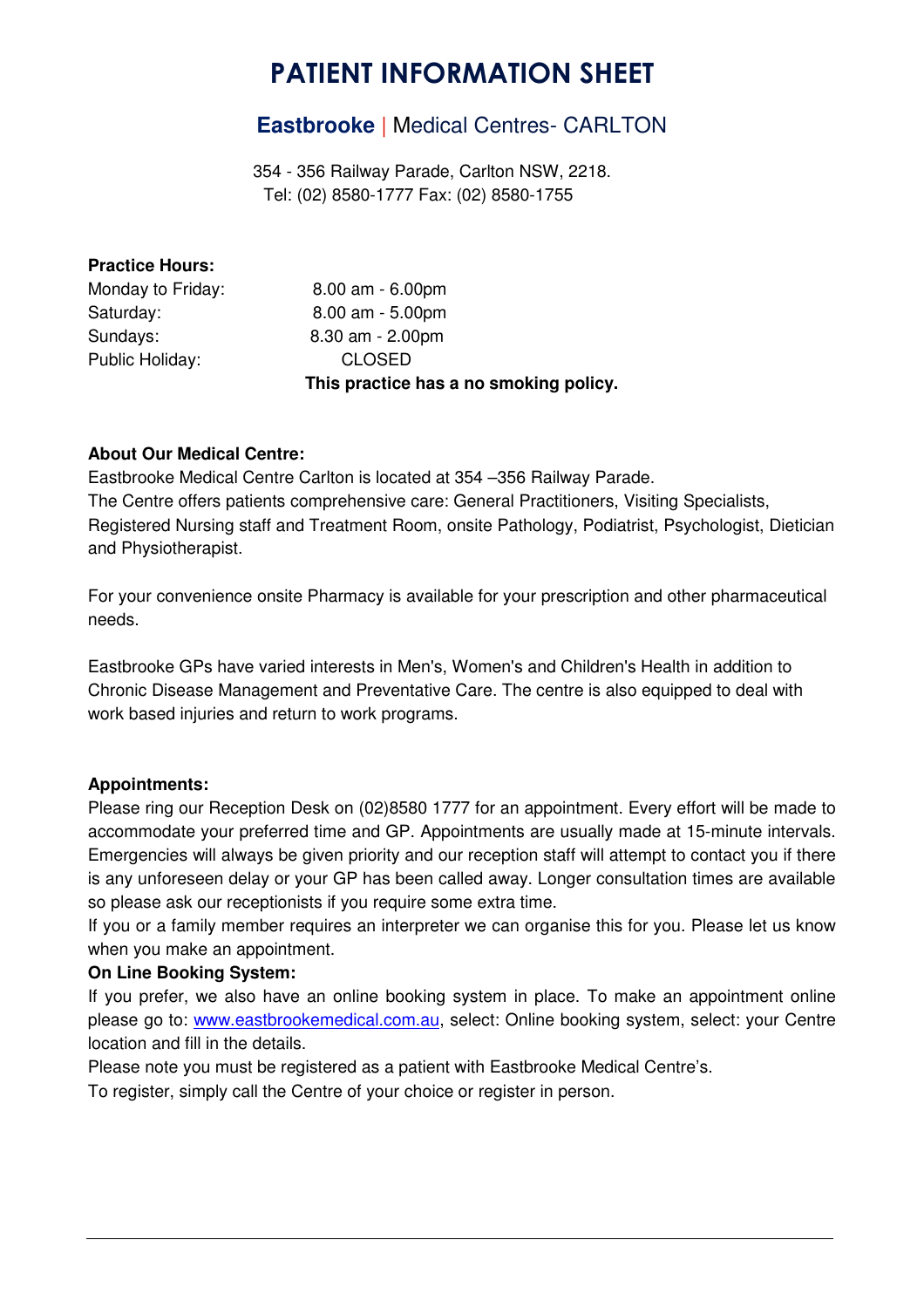#### **Fees and billing arrangement:**

We are predominantly, a Private Billing Practice, however some of our Practitioners Bulk bill in some circumstances. Please ask our receptionists when making a booking for further information. We accept cash, Eftpos , Mastercard and Visa credit cards.

Please consult our reception staff regarding the billing for consultations such as:

- Workers Compensation
- Pre-Placement Medical Examinations

| Our fees are displayed at the reception counter.                                                |       |
|-------------------------------------------------------------------------------------------------|-------|
| Standard Consultation (Level B)                                                                 | \$80  |
| Long Consultation (Level C)                                                                     | \$125 |
| Prolonged Consultation (Level D)                                                                |       |
| Pensioners, health care card holders and children under the age of 16 years will continue to be |       |
| bulk billed Monday-Friday                                                                       |       |
| Repeat Prescription/Referral WITHOUT Consultation                                               | \$10  |

#### **Our week-end rates are as follows:**

| Standard Consultation (Level B)                                                                 | \$100 |
|-------------------------------------------------------------------------------------------------|-------|
| Long Consultation (Level C)                                                                     | \$145 |
| Prolonged Consultation (Level D)                                                                | \$185 |
| On Saturday and Sunday the Schedule of Fee's applies for pension card holders, health care card |       |
| holders and children.                                                                           |       |

#### **Our Centre may also require a Private Patient to pay an out of pocket fee for dressings. This will be discussed with your Doctor and Nurse during your consultation.**

#### **After Hours**

If medical attention is required outside operating hours, a telephone call to the Medical Centre on 02 8580 1777 will put you in contact with our after-hours care provider, Sydney Medical Service who are an accredited medical deputizing service.

The doctors in this practice also participate in an after hours roster whereby they may be contacted through the medical deputizing service between the hours of 5AM and 8AM, Monday to Friday, for patients who may need direct advice.

#### **Home Visits**

Home visits are available for regular patients whose condition prevents them from attending the Medical Centre. Please discuss fees and billing arrangements with your doctor.

#### **Telephone Access**

Doctors in the Medical Centre may be contacted during normal operating hours. If the Doctor is with a patient, the reception staff will take a detailed message and forward this onto the Doctor as soon as possible.

In an emergency, your call will always be put through to either the Doctor or Nurse.

#### **Parking and Disabled Access**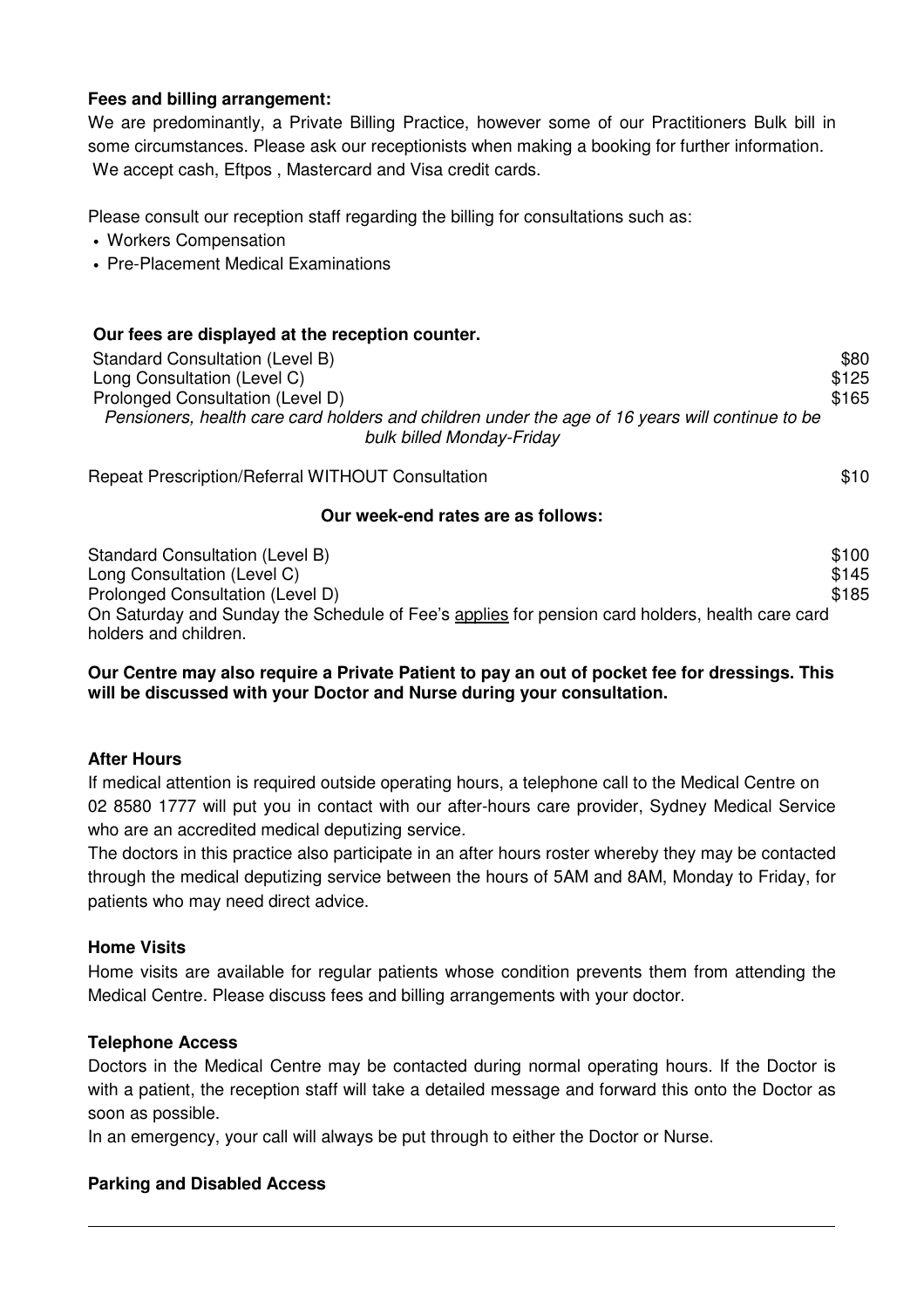## PATIENT INFORMATION SHEET

Car parking is available in the adjacent streets with a number of parking spaces located conveniently at the front of the Medical Centre, which includes disabled car parking space.

## **Your Feedback, Quality and Improvement**

We have a feedback form and box located on the reception desk for patients to provide feedback. We take our feedback very seriously and will try and improve on any recommendations made from our patients.

#### **Reminders System**

Our practice is committed to preventative care. Your doctor will seek your permission to be included on our national/state reminder system/registers. We may issue you with a reminder notice from time to time offering you preventive health services appropriate to your care. If you do not wish to be part of this system, please inform your Doctor or Reception.

## **Medical Records and Privacy:**

Your medical record is a confidential document. It is the policy of this practice to maintain security of personal health information at all times and ensure this information is only available to authorized members of staff.

Eastbrooke Medical Centers complies with the Privacy Act 1988 and the Australian Privacy Principles 2014 including the way we collect, store, use and disclose health information.

. For more information, please ask for a copy of our Privacy Policy Statement at reception. Should you require access to your medical information held by this Centre please discuss this with your Doctor or the Practice Manager.

## **Patient's right to participate in decisions about their healthcare:**

Eastbrooke Doctors encourages their patients right's to participate in decisions about their healthcare. If you have any questions regarding the purpose, importance, benefits, risks and possible out of pocket costs associated with your treatment don't hesitate to speak with your doctor. There is also a large range of brochures and leaflets available to support your decisions in the waiting room.

#### **Interpreter Service:**

Patients who do not speak or read English or who are more proficient in another language, or who have special communication needs are offered the choice of using the assistance of a language service to communicate with the Doctor. Please notify the receptionist if you need this service.

## **Your Rights:**

If you have a problem with any aspect of the service you receive at our medical centre we are keen to hear about it. We take your concerns, suggestions and complaints seriously. Please speak to the Practice Manager or your doctor to discuss your concerns. If you prefer to write to us please do so or use our suggestion box located in reception.

We believe that problems are best dealt within the Medical Centre. However, if you feel the need to discuss a matter outside of the Medical Centre, you may contact the Health Care Complaints Commission.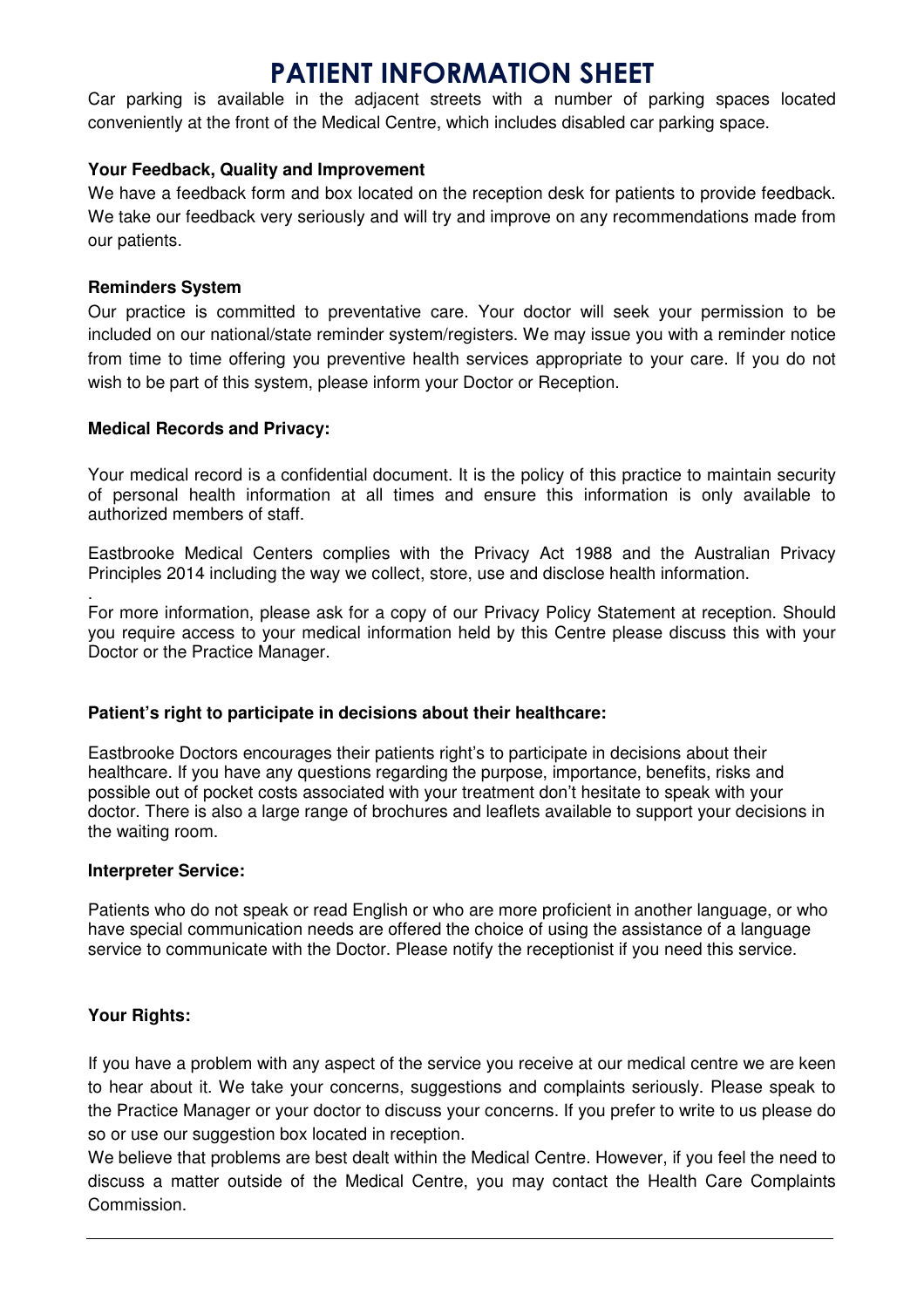The contact details are:

 Health Care Complaints Commission Locked Mail Bag 18 STRAWBERRY HILLS NSW 2012 Phone: (02) 9219 7444 Fax: (02) 9219 7555

## **Minor Operations**

In addition to standard Medical Centre service, we also offer a range of minor operations including diathermy, cryotherapy suture lacerations and minor surgery. All our surgical instruments are sterilised to prevent cross infection.

## **Our Services**

- General Practitioners
- Allied Health Professionals
- Pathology Collection
- Pharmacy
- LifeFit Physiotherapy
- Podiatry
- Onsite Café
- Injury Treatment
- Dietitian
- Psychologist

## **Our Doctors**

**Dr Avi S. Joshi** MBBS M.Psych.M – General Practitioner

Speaks Gujarati and Hindi.

Dr Joshi has worked in the area for many years and has transferred his South Hurstville practice to the Medical Centre.

## **Dr Naren Vanza** MBBS – General Practitioner

Speaks Gujarati and Hindi.

Dr Vanza has also come to the Medical Centre from his practice in South Hurstville.

## **Dr Gunu Naker** MBBS M.Psych.M. FAMAC – General Practitioner

Speaks Gujarati and Hindi.

Dr Naker has practiced in this area for some years and he has a particular interest in Acupuncture. He has also studied psychology.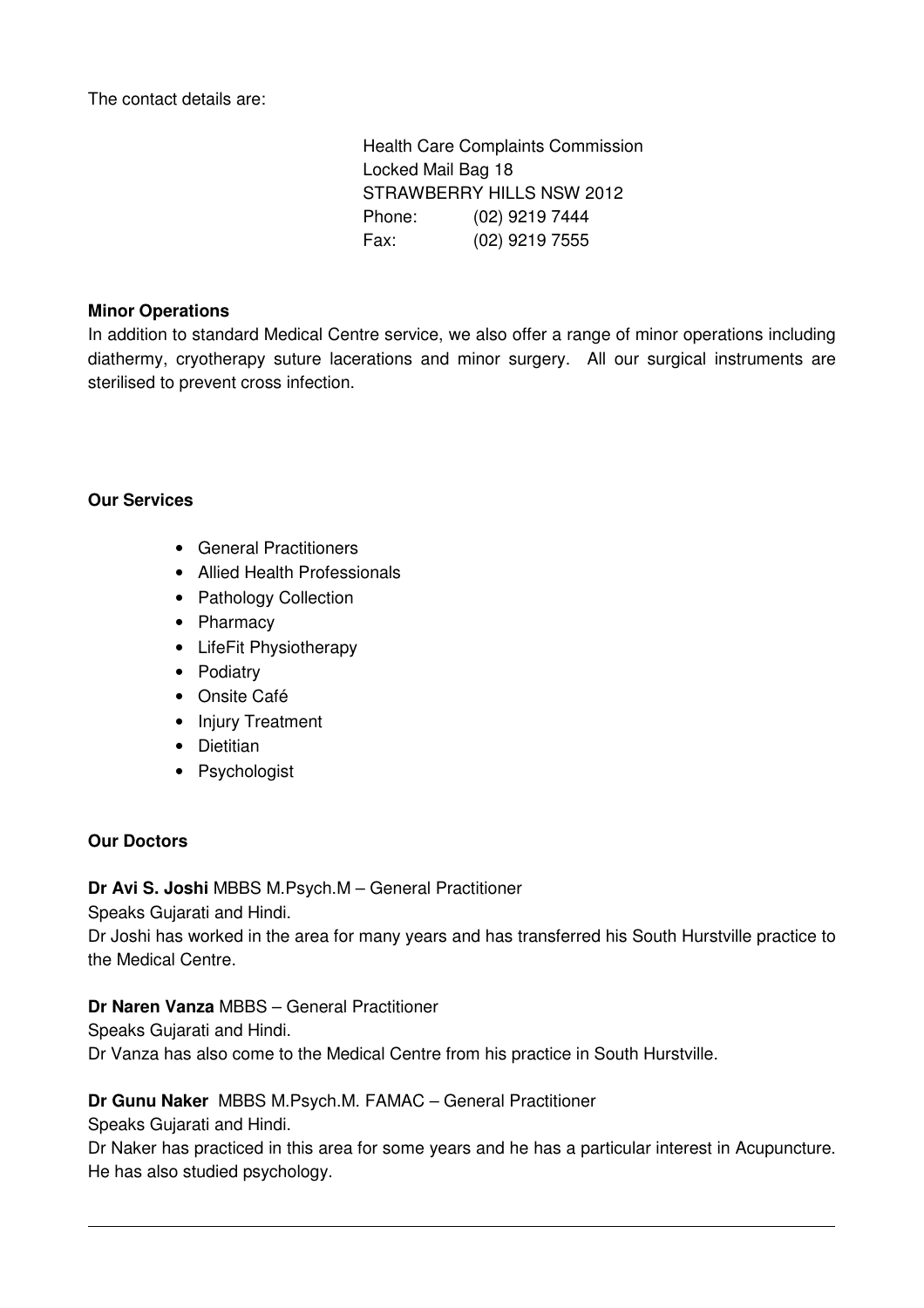# PATIENT INFORMATION SHEET

**Dr Naeem Hanna** MBBS (KHART) AMC (SYD) – General Practitioner

Speaks Arabic and Sudanese.

Dr Hanna has been a General Practitioner for 15 years. He has a special interest in paediatrics, cardiology, respiratory medicine, men's health and orthopedics.

## **Dr Leo Agagiotis** MBBS(NSW) FRACGP MACNEM MCPSA (Member Cosmetic Physicians

Society Australia)

Speaks Greek.

Dr Agagiotis has a specialty in general practice having attained a Fellow of the Royal Australian College of General Practitioners. He has 19 years general practice experience, pediatrics, nutritional and environmental medicine and particular interest in children's health and men's health. He has training and 6 years experience in a range of non surgical cosmetic procedures such as anti-wrinkle treatments, use of dermal fillers for non surgical face lifting procedures and lip enhancements.

**Dr Helena Gawlinska** MBBS FPC DRCOG< FRACGP MRCGP – General Practitioner

Dr Gawlinska has worked in London as a General Practitioner for 25 years. She enjoys all aspects of General Practice. Her special interests are in paediatrics, women's health – family planning and chronic disease management.

## **Dr Hilary Melville** MBBCh – General Practitioner

Dr Melville has practiced in the St George area before moving to the country and spending 10 years in rural medicine. Now she is semi-retired and back in Sydney. Her special interests are in mental health, women's health, geriatrics and she also loves to see children.

## **Dr Bruce Pirani** MBBS (Monash) – General Practitioner

Dr Pirani practiced at Blakehurst for over 30 years. His interests are family medicine, cardiology, skin cancer and aged care.

## **Dr Paul Nouris** MBBS, FRACGP, DCH (Sydney) - General Practitioner

Speaks: English, Greek

Dr Nouris has completed a Diploma in Paediatrics from the University of Sydney and a number of post graduate courses in skin cancer medicine. His special interests are in Paediatrics, Skin Cancer Medicine and Chronic Disease Management.

**Dr Faten Selim** M.B. Ch.B. Alexandria Egypt, AMEC Sydney- General Practitioner

Speaks: English, Arabic

Dr Selim practiced at Lakemba Complete Family Medical Care for many of years. Her special interests include women's and children's health and welfare; provide full obstetrics, adolescence care and mental health and chronic disease management.

**Dr Tessa Ward-Booth** General Practitioner FRACGP MRCGP Dip ffp MBChB Tessa trained as a G.P. in the U.K. Following several years working in paediatrics. She moved to Sydney in 2010 and has worked in family planning and at the Sydney Breast Clinic. She enjoys all aspects of General Practice with a particular interest in women's and children's health.